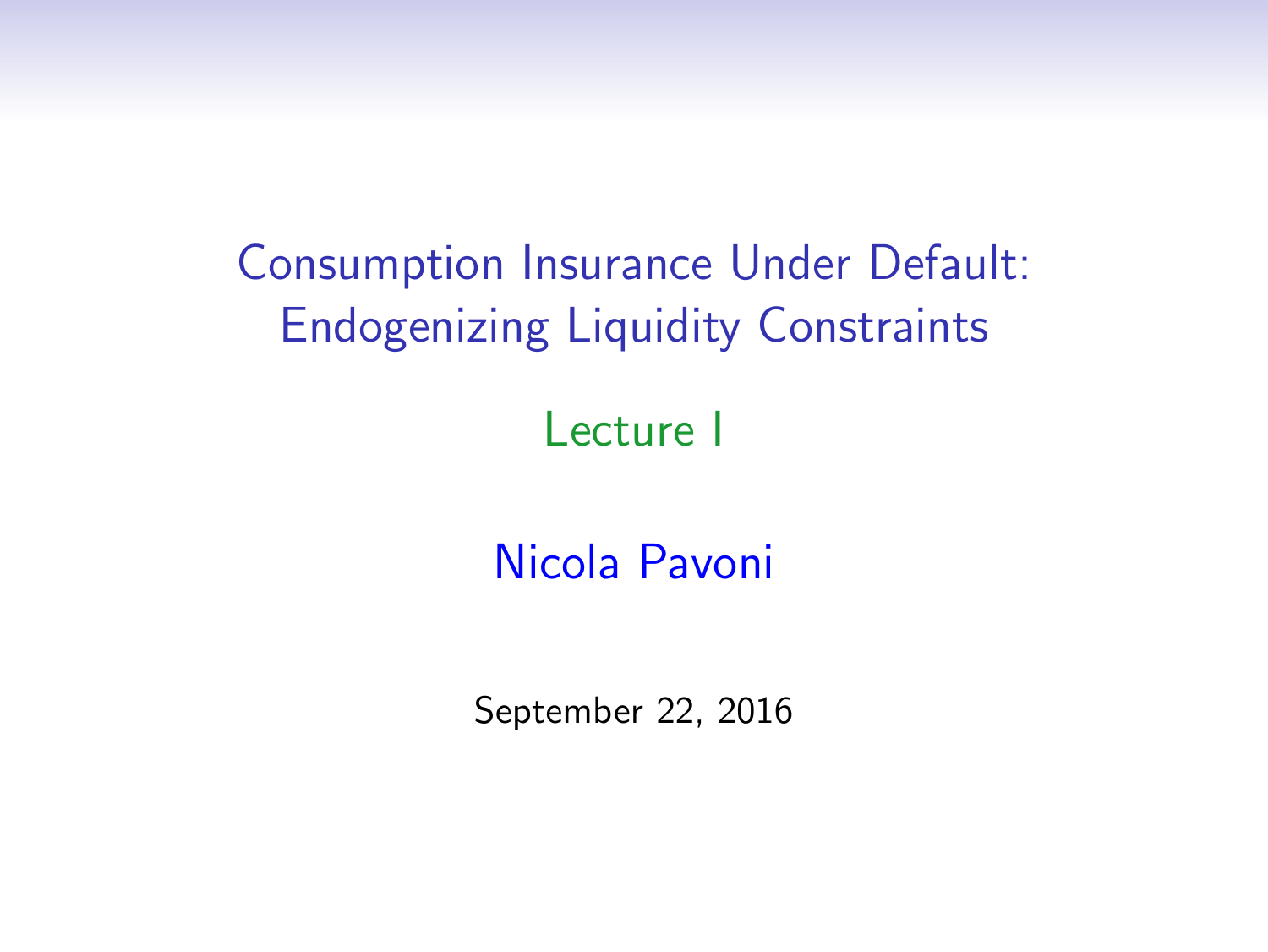# Two Benchmarks

There are two standard class of models

- <sup>1</sup> Models with (complete markets and) no aggregate uncertainty ⇒ Arrow-Debreu & Radner sequential equilibrum
- 2 Models with (complete markets and) aggregate uncertainty  $\Rightarrow$ the reppresentative agent RBC and the Lucas' tree model.
	- Complete market models seems to be inconsistent with the data. Essentially, they predict that consumption should not depend on individual income, only on aggregate shocks. In contrast, individual consumption growth is positively correlated with individual income (Attanasio and Davis, 1995).
	- The equity premium puzzle is sometimes interpreted as a failure of the complete market model.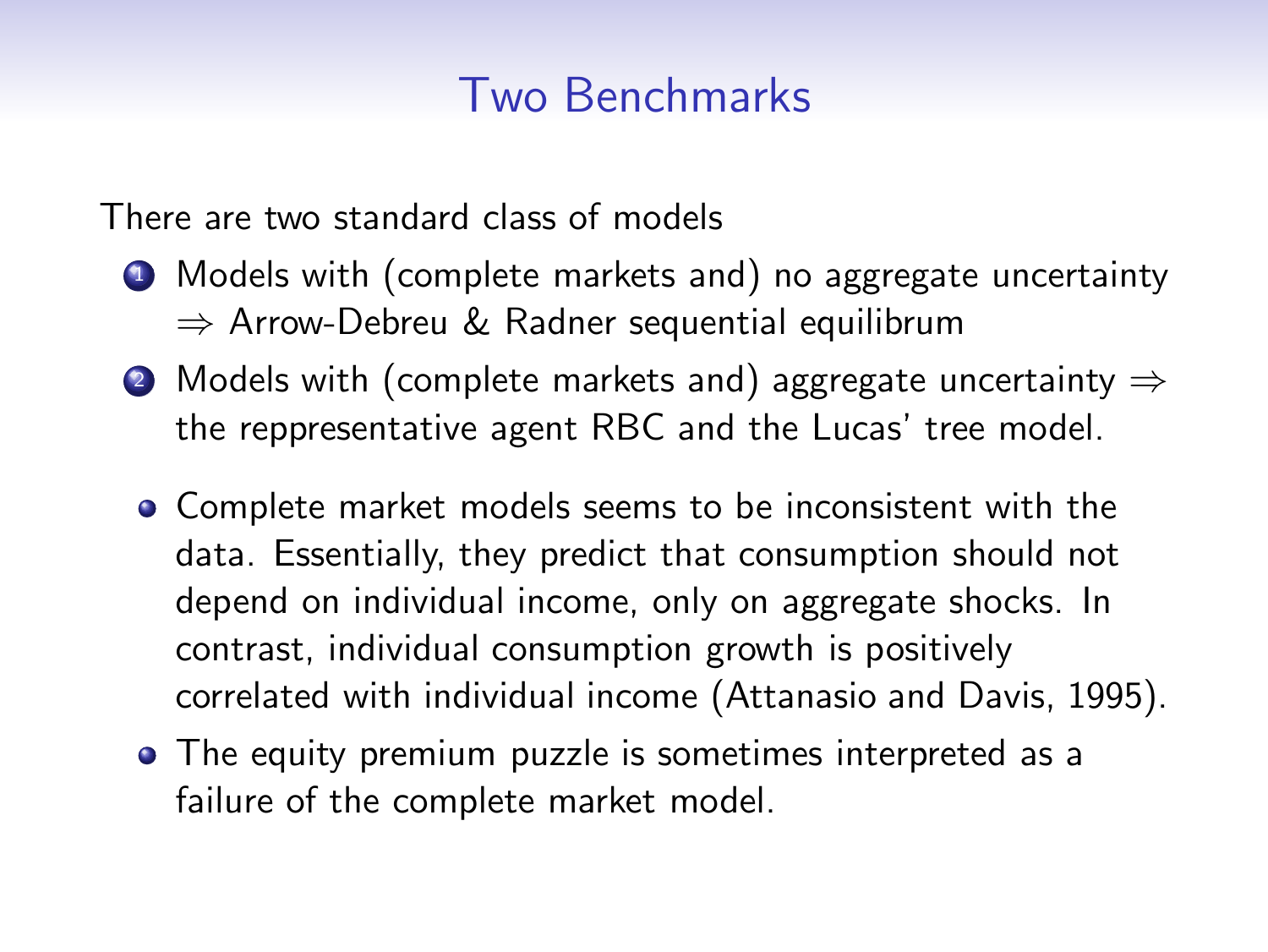#### Idiosyncratic Shocks and Market Arrangements

- **1** Complete Markets  $(CM) \rightarrow$  Full risk sharing (Benchmark I)
- 2 Self-Insurance (LC)  $\rightarrow$  Only risk free asset
- **3** Models with limited commitment (DC)
- <sup>4</sup> Models with asymmetric information (MH and AS)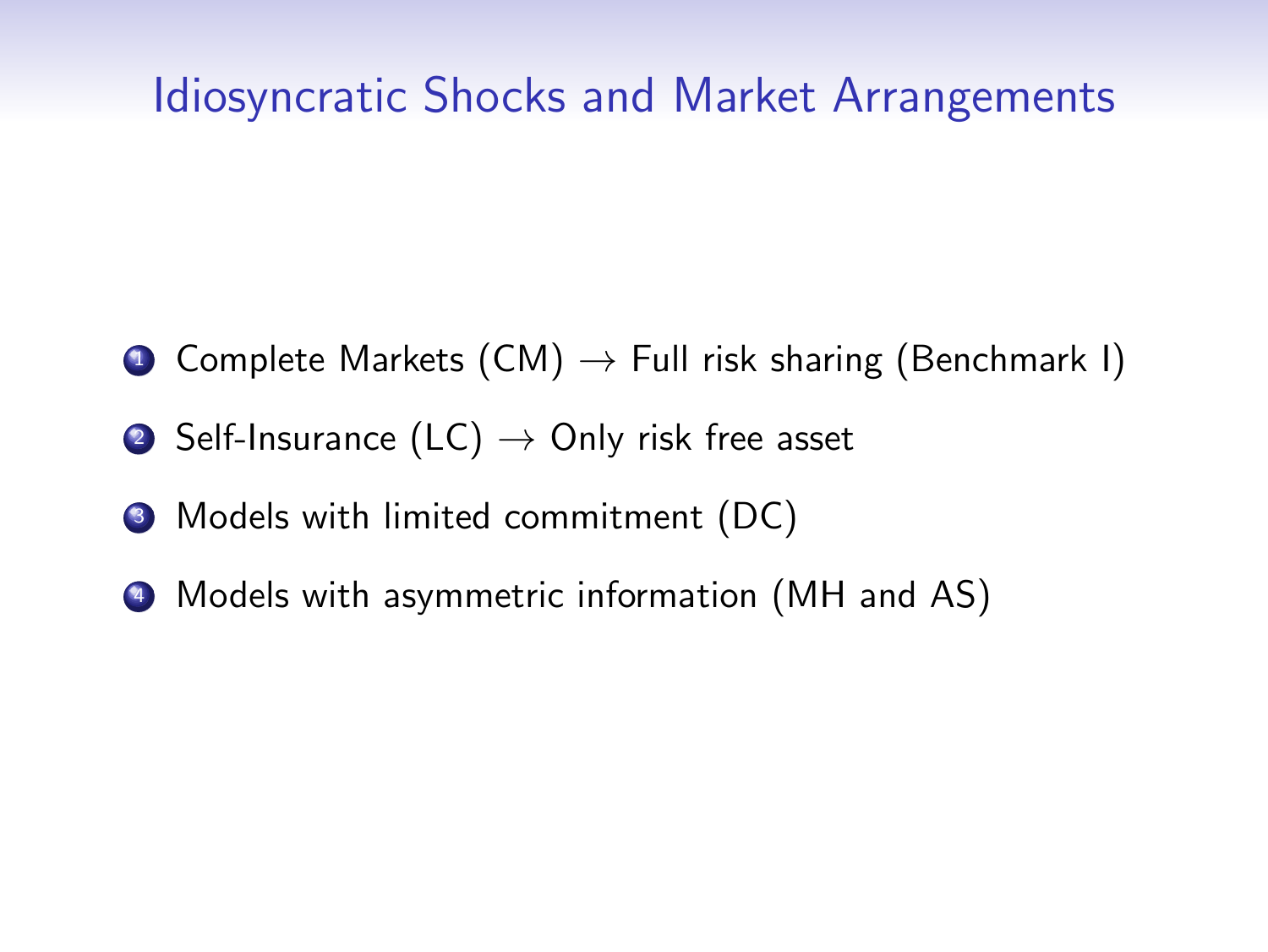# T. Kehoe and D. Levine, Econometrica 2001

What do they do?

- Consider two simple (standard) models of incomplete markets
	- a. The model with exogenous incomplete markets (liquidity) (LC)
	- b. A model with endogenous incomplete markets (default) (DC)
- They compare the steady state allocations in two 'similar' environments (deterministic flipping and stochastic endowment)
- They show that in (b) the equilibrium allocation is PO, it is easier to show existence, and easier to compute than in (a)
- They also show that DC can be seen as a special case of LC for a given level of the liquidity constraint (micro-foundation)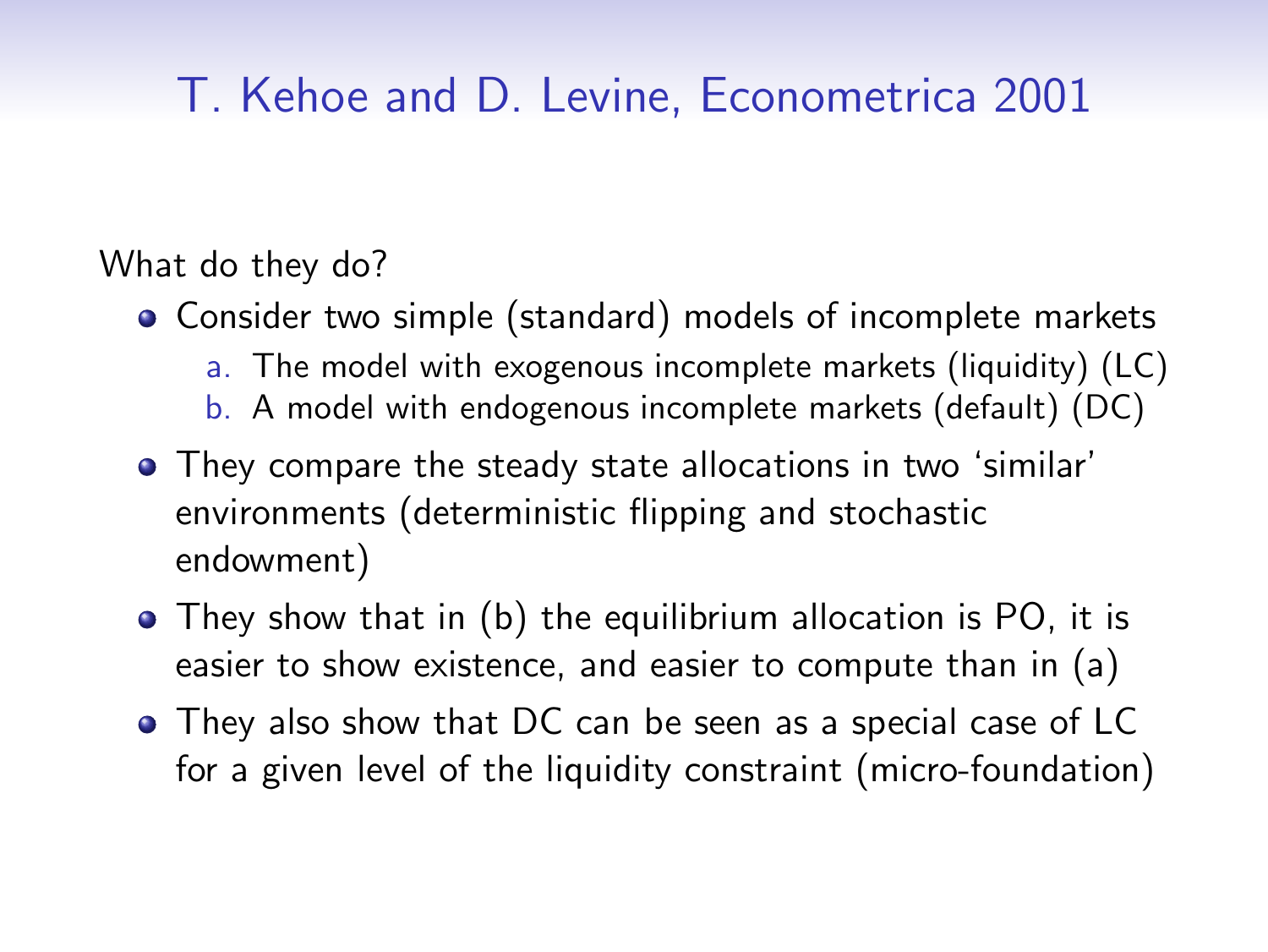# Model (Physical Environment)

- Infinite discrete time periods  $t = 0, 1, ...$
- Two type of consumers  $i = 1, 2$  (a continuum of them)
- A single consumption good each period  $c_t^i$  hence the lifetime consumption vector of type *i* consumer is  $\mathbf{c}^i = \{c_t^i\}_{t=0}^\infty \in I_\infty^{++}$
- Preferences are the same across consumers:

$$
(1-\delta)\sum_t \delta^t u(c_t^i),
$$

with  $\delta \in (0,1)$  ;  $u \in \mathcal{C}^2$  and  $u' > 0$  and  $u'' < 0$ ; (increasing, concave) with Inada:  $\lim_{c\to 0} u'(c) = \infty$ .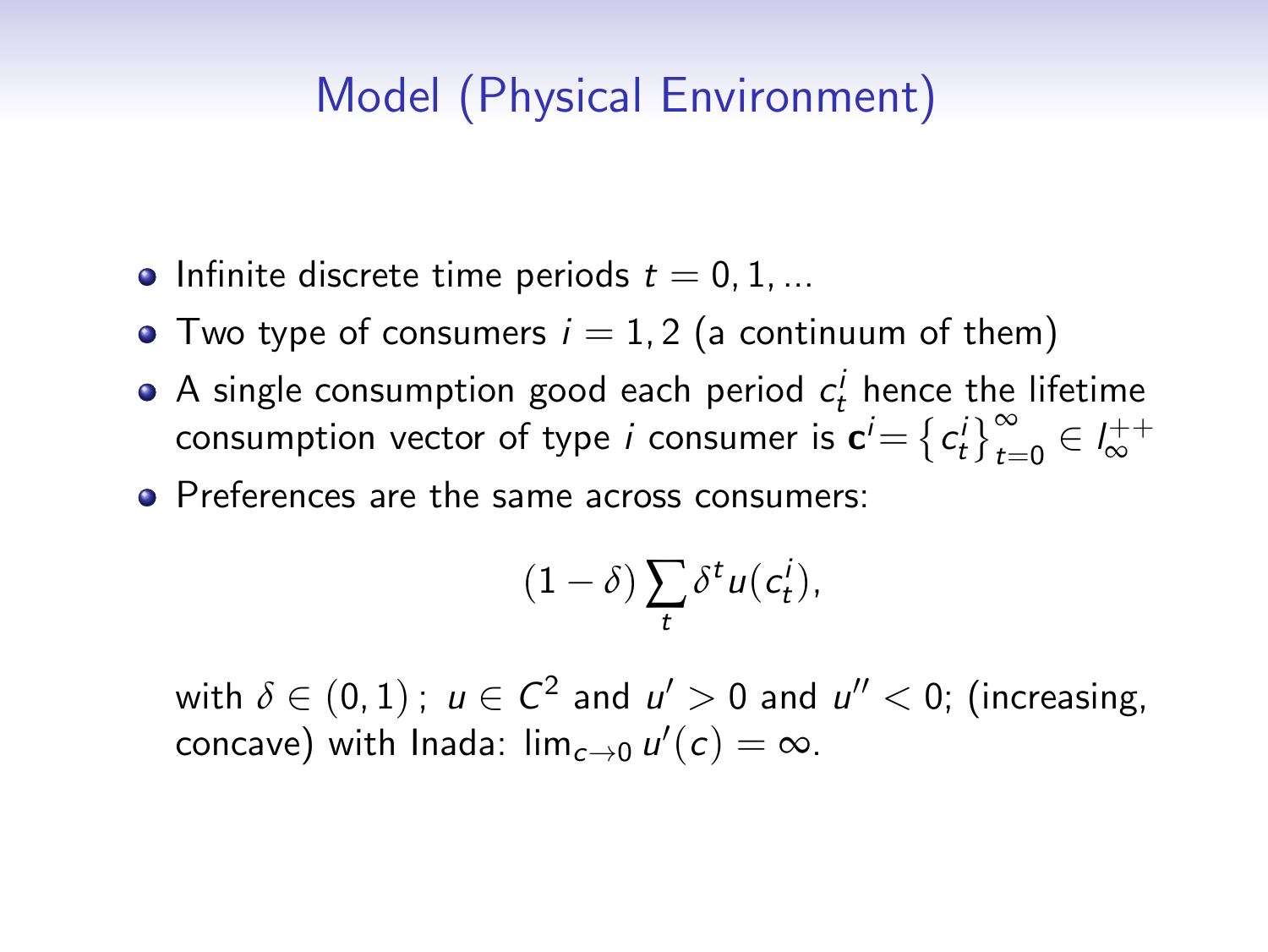# **Endowments**

Two type of endowments.

- Human capital (or wages, or idiosyncratic income)  $w_t^i \in \{\omega^b, \omega^g\}$  with  $w_t^i \neq w_t^{-i}$  and  $w_t^i = w_{t+1}^{-i}$ . That is, the human capital endowments change deterministically over time switching from  $\omega^\mathsf{g}$  to  $\omega^\mathsf{b} < \omega^\mathsf{g}$  every period, with  $w_t^1 + w_t^2$ constant for all  $t > 0$ .
- One unit of physical capital (or durable goods, e.g. trees) with per period divident  $d > 0$  in consumption goods. We denote by  $\theta_t^i$  the consumer of type  $i$  holding of physical capital in period  $t$  (shares).

Obviously:  $\theta_t^1 + \theta_t^2 \leq 1$ . The other social feasibility constraint is

$$
c_t^1 + c_t^2 \le \omega^g + \omega^b + d \equiv \omega.
$$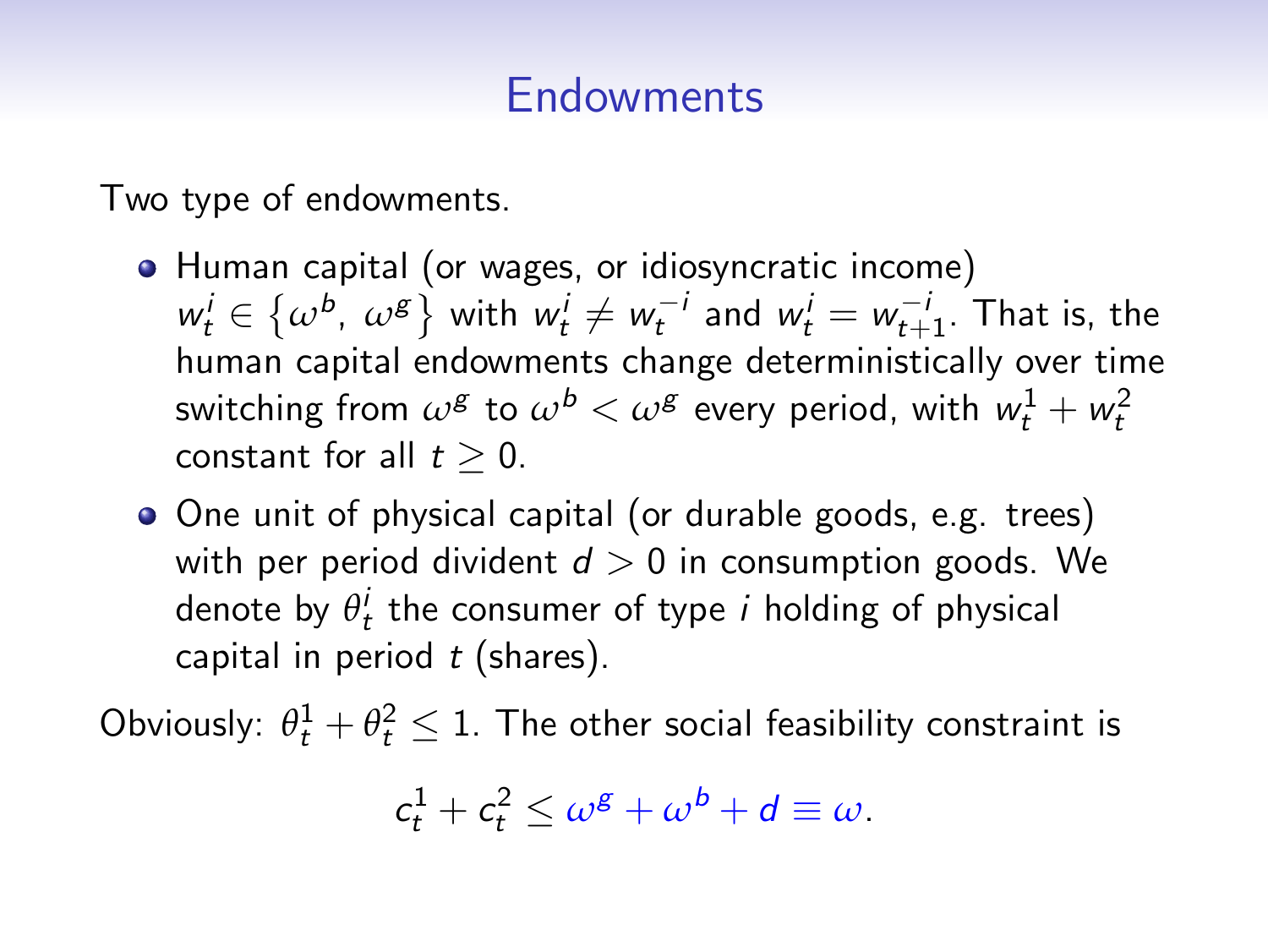# Market Arrangements:

- **1** Complete Markets
- <sup>2</sup> Liquidity Constrained Economy
- <sup>3</sup> Debt Constrained Economy

#### 1. Complete Markets

Definition A Competitive AD-equilibrium is an allocation  $\mathbf{c} = \left\{ c_t^1, c_t^2 \right\}_{t=0}^{\infty}$  and a set of prices  $\mathbf{p} = \left\{ p_t \right\}_{t=0}^{\infty}$  $\sum_{t=0}^{\infty}$  such that given **p**, for  $i = 1, 2, \{c_t^i\}_{t=0}^{\infty}$  solves the following agent i problem

$$
\max_{\mathbf{c}^i} (1 - \delta) \sum_t \delta^t u(c_t^i) \text{ s.t.}
$$
  
and  

$$
\sum_t p_t c_t^i \leq \sum_t p_t \left[ w_t^i + d\theta_0^i \right], \text{ with } \theta_0^i \text{ given.}
$$

and markets clear, that is,  $c_t^1 + c_t^2 = \omega$  for any t.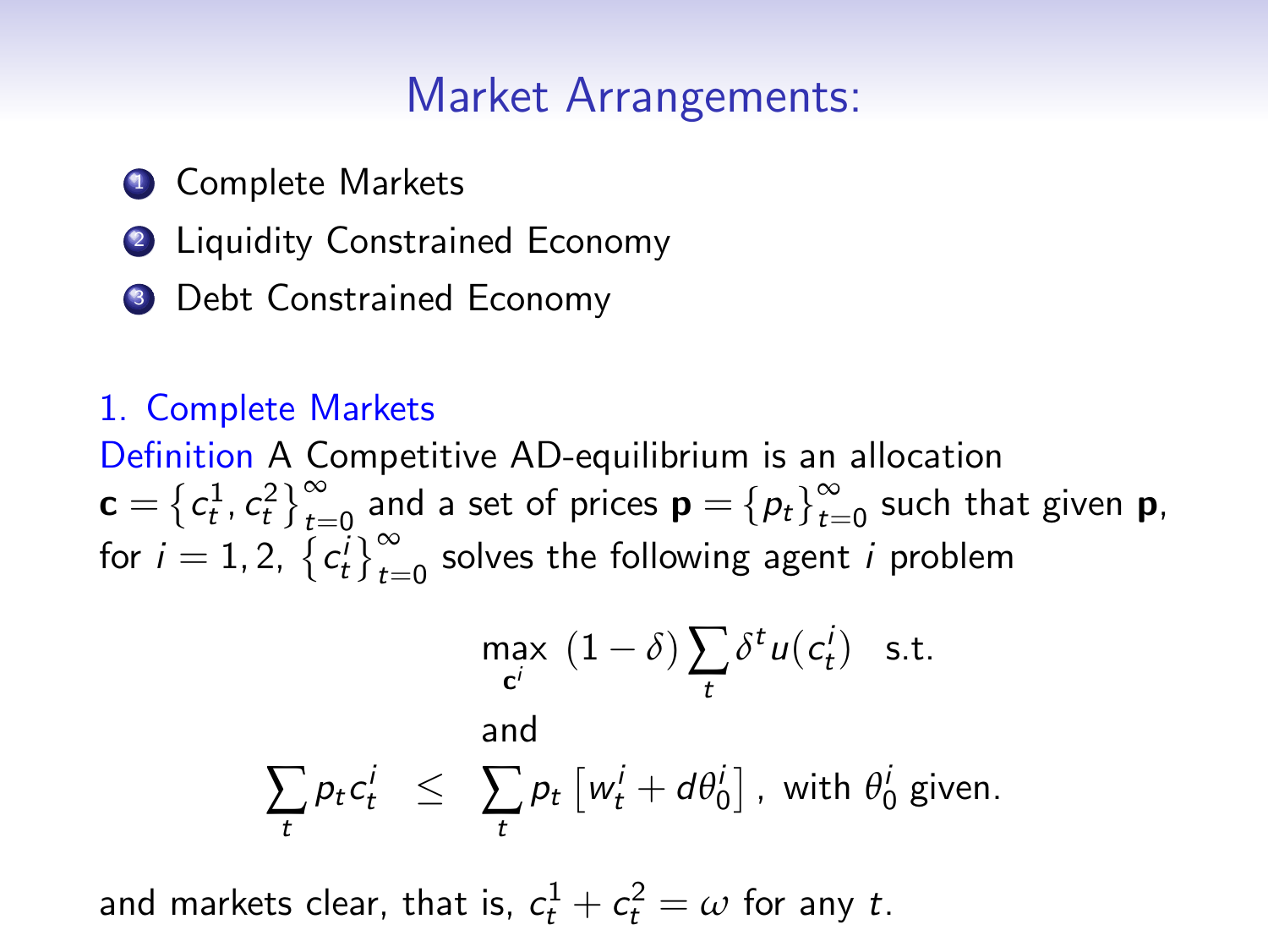#### Computation of the Equilibrium I

• The first order conditions imply

$$
p_t \lambda^i = \delta^t u'(c_t^i) \quad \forall i, t,
$$

since there is no aggregate uncertainty, from market clearing we can show that for each agent  $i=1,2$  we have  $c_t^i = \bar{c}^i \; \forall t.$ Using this and normalizing  $p_0 = 1$ , (hence  $\lambda^i = u'(c_0^i)$ ) the first order conditions imply  $p_t = \delta^t$ .

 $\bullet$  The budget constraint for agent *i* becomes

$$
(1-\delta)\left(\sum_{t=0}^{\infty}\delta^{t}(w_{t}^{i}+d\theta_{0}^{i})\right)=\bar{c}^{i}.
$$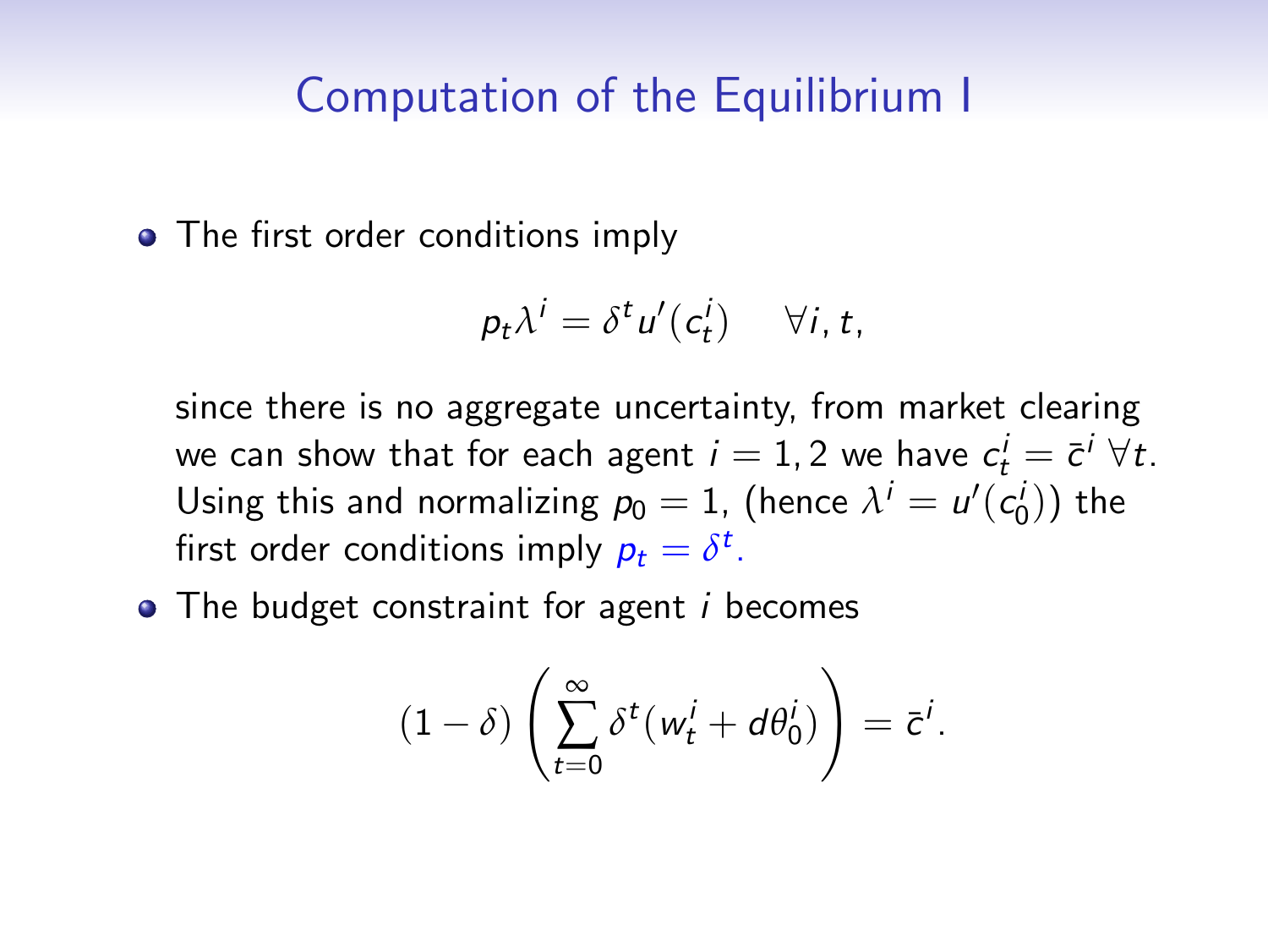### Computation of the Equilibrium II

• Hence, assume agent 1 starts with  $\omega^g$ 

$$
\bar{c}^1 = (1 - \delta) \left[ \left( 1 + \delta^2 + \delta^4 + \ldots \right) \omega^g + \delta \left( 1 + \delta^2 + \delta^4 + \ldots \right) \omega^b \right] + d\theta_0^1
$$
  
= 
$$
\frac{1 - \delta}{1 - \delta^2} \omega^g + \delta \frac{1 - \delta}{1 - \delta^2} \omega^b + d\theta_0^1
$$
  
= 
$$
\frac{1}{1 + \delta} \omega^g + \delta \frac{1}{1 + \delta} \omega^b + d\theta_0^1 = \frac{\omega^g + \delta \omega^b}{1 + \delta} + d\theta_0^1,
$$

and, similarly for agent 2 we have

$$
\bar{c}^2 = \frac{\delta \omega^g + \omega^b}{1 + \delta} + d\theta_0^2.
$$

- $(Q)$  Suppose that one of the consumers markets a derivative asset that promises to pay  $x$  units of consumption each period. What would the price of that asset be?
- (A) Since we are in complete markets, the derivative security is redundant and can be priced using the AD prices determined above. The time zero price of the derivative is ...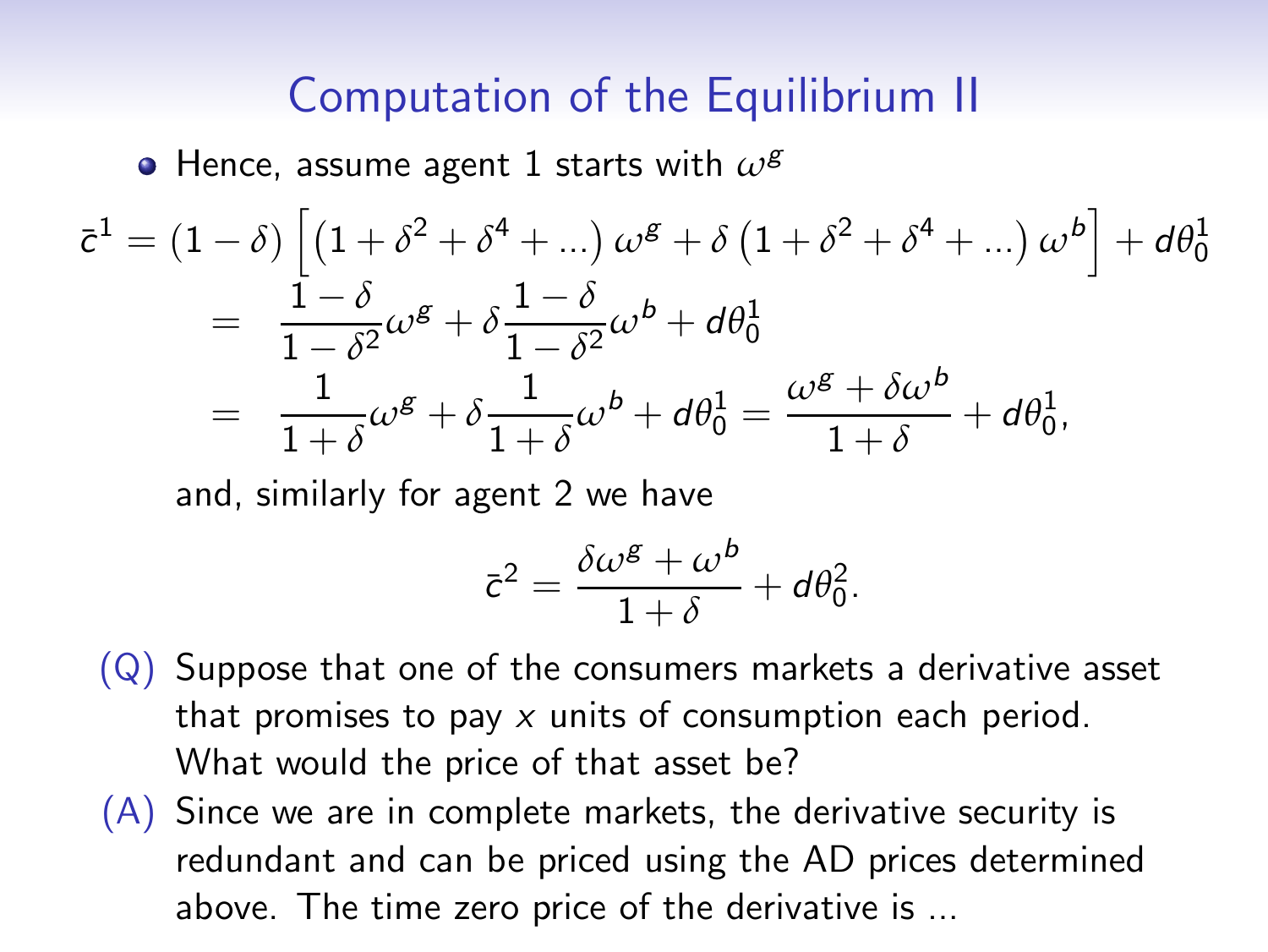# Radner Sequential Equilibrium in Complete Markets

• The consumer problem can be written as

$$
\max_{\{c_t^i, \theta_t^i\}} (1 - \delta) \sum_t \delta^t u(c_t^i) \text{ s.t. } (LC)
$$
  

$$
c_t^i + \nu_t \theta_{t+1}^i \leq w_t^i + (\nu_t + d) \theta_t^i, \ \theta_t^i \geq -\Theta, \ \theta_0^i \text{ given.}
$$

where  $v_t$  is the period  $t$  price of of capital and  $\Theta$  is chosen high enough so that to rule out Ponzi Games but to not make the constraint  $\theta_t^i \geq -\Theta$  otherwise binding.

Definition. An equilibrium is an infinite sequence of consumption levels  $\left\{c_t^1, c_t^2\right\}_{t=0}^{\infty}$ , capital holdings  $\left\{\theta_t^1, \theta_t^2\right\}_{t=0}^{\infty}$ and capital prices  $\{v_t\}_{t=1}^{\infty}$  $\sum_{t=0}^{\infty}$  such that consumers solve the consumer maximization problem and such that the social feasibility conditions are satisfied.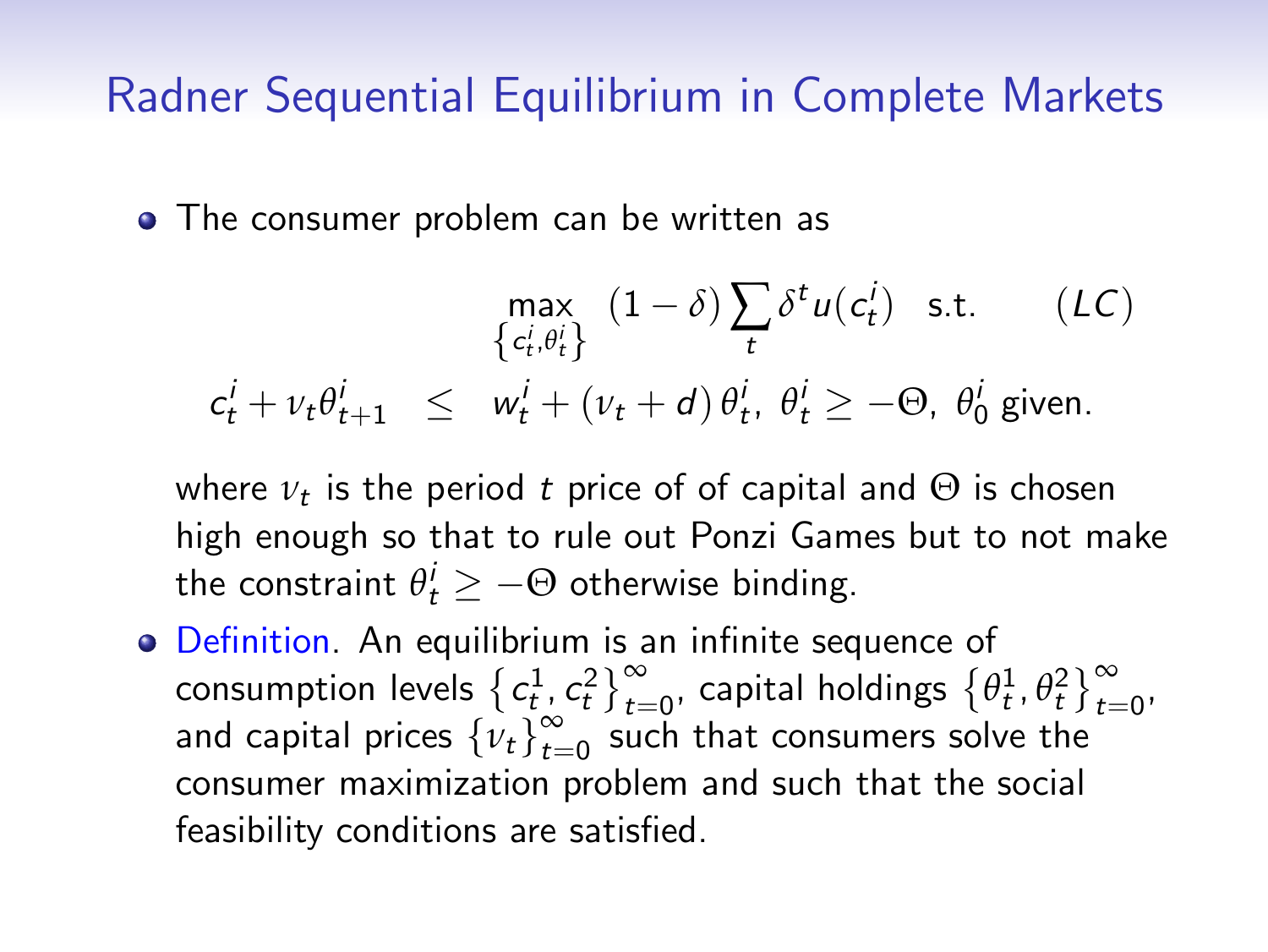# 2. Liquidity Constrained Economy

In a Radner Sequential Equilibrium, the consumer's *i* problem is

$$
\max_{\left\{c_t^i, \theta_t^i\right\}} (1 - \delta) \sum_t \delta^t u(c_t^i) \text{ s.t. } (LC)
$$
  

$$
c_t^i + \nu_t \theta_{t+1}^i \leq w_t^i + (\nu_t + d) \theta_t^i, \ \theta_t^i \geq -B, \ \theta_0^i \text{ given.}
$$

Two key imperfections characterize the LC model

- 1  $B > 0$  can be very small, for example,  $B = 0$ . In this case agents can only carry out intertemporal trade to smooth consumption by exchanging physical capital which can only be kept in positive amounts. This constraint can be enforced in a fully decentralized anonymous way.
- 2 The other key feature of the Liquidity constrained model is that there are no securities or other assets that can be traded besides physical capital. Obviously, this will be especially important when we will consider a stochastic environment.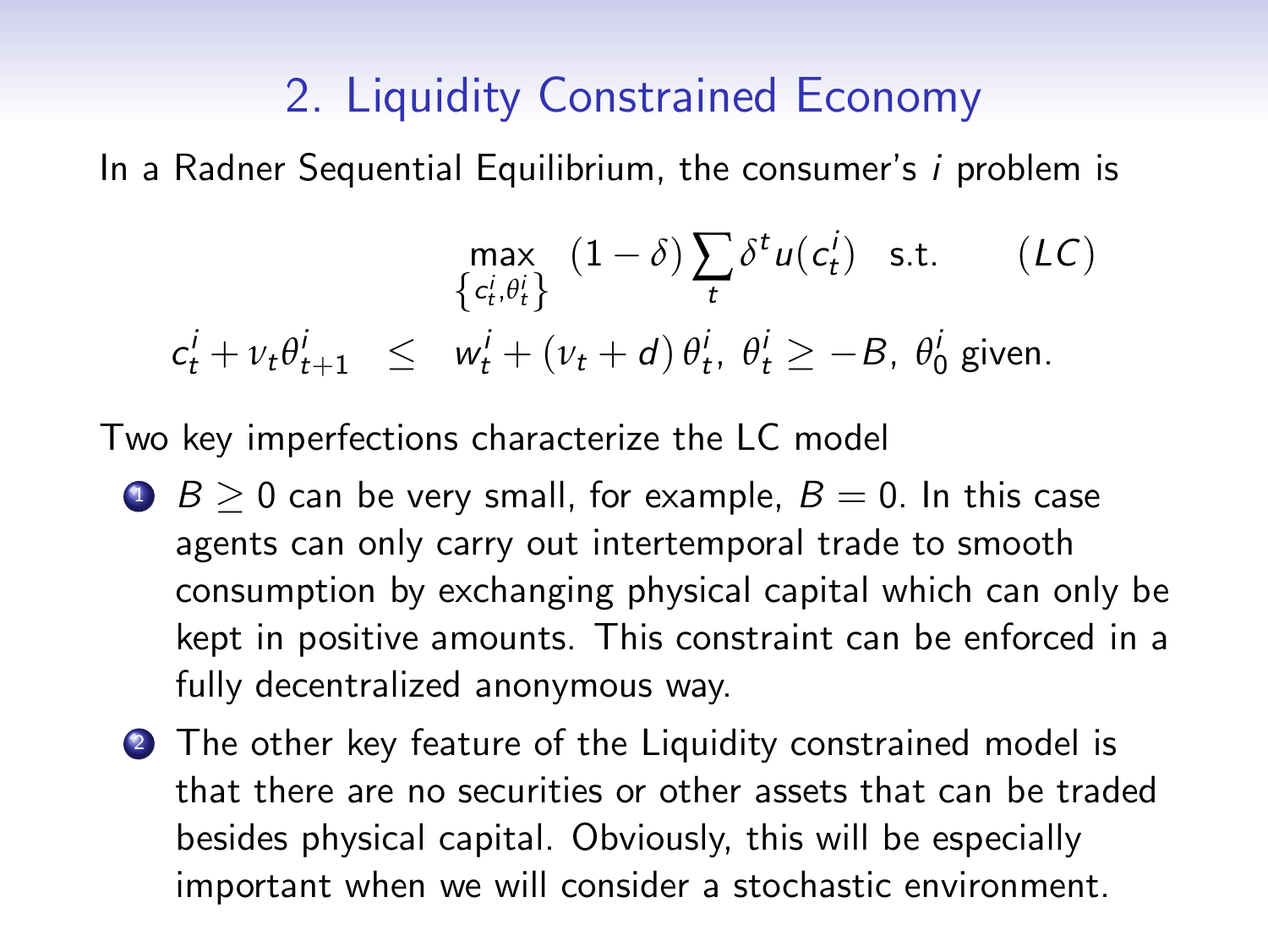Definition. An equilibrium is an infinite sequence of consumption levels **c**, capital holdings  $\{\theta_t^1, \theta_t^2\}_{t=0}^{\infty}$ , and capital prices  $\{v_t\}_{t=0}^{\infty}$  $\sum_{t=0}^{\infty}$  such that consumers maximize utility given their constraints, and such that the social feasibility conditions are satisfied.

K & L focus on symmetric steady states, i.e. allocations that depend only on the today's endowment. The FOCs:

$$
u'(c^g) v = \delta(v+d) u'(c^b)
$$
  

$$
u'(c^b) v \geq \delta(v+d) u'(c^g)
$$

the budget constraints

$$
c^{g} + v\theta^{b} = \omega^{g} + (v + d)\theta^{g}
$$
  

$$
c^{b} + v\theta^{g} = \omega^{b} + (v + d)\theta^{b}
$$

and market clearing

$$
\begin{aligned}\n\theta^b + \theta^g &= 1 \\
c^b + c^g &= \omega.\n\end{aligned}
$$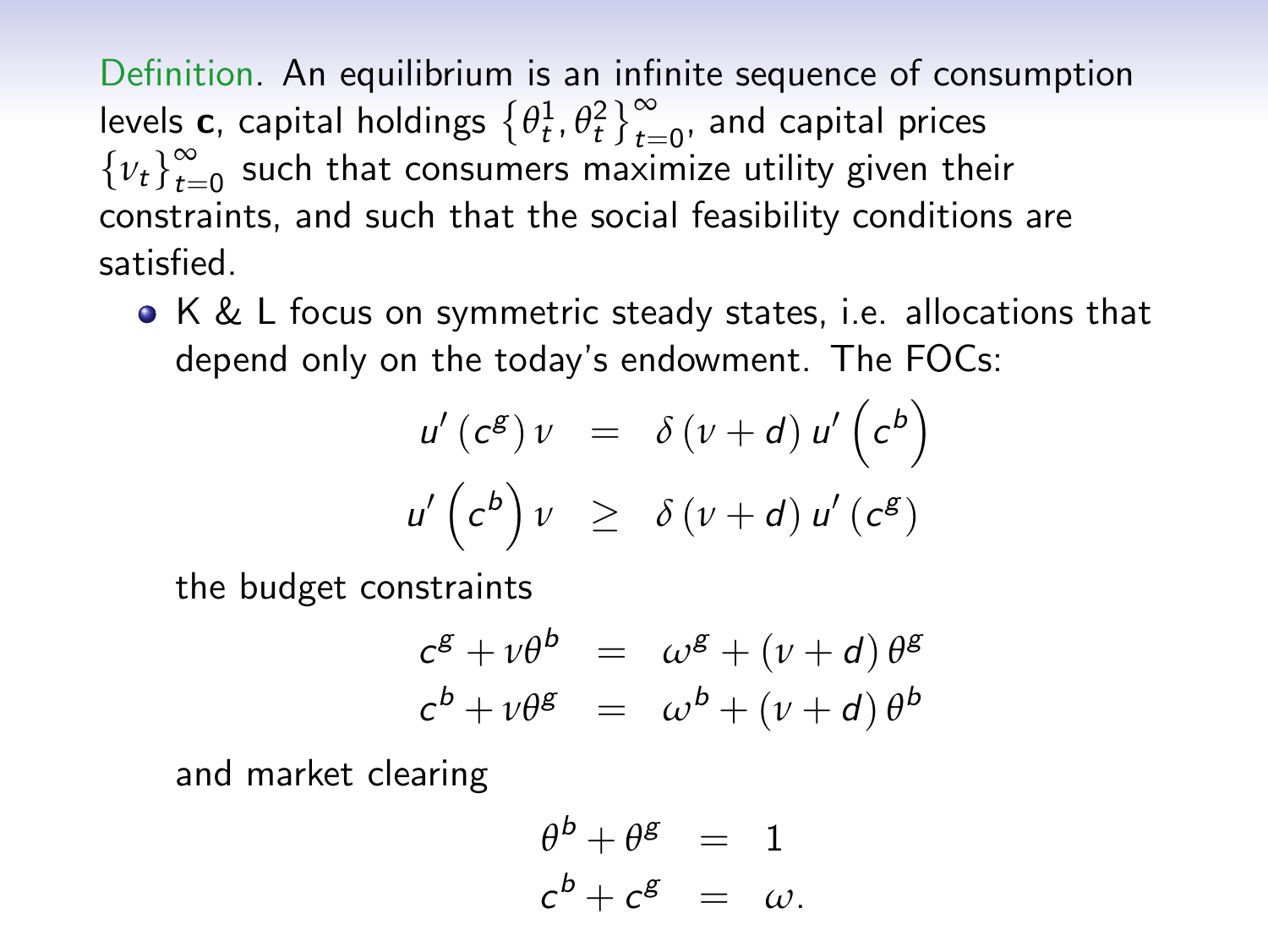## Characterization

- **•** In this deterministic environment the symmetric equilibrium always exists and in it can be of two types: Full insurance, and Partial insurance.
- If we have Full Insurance  $(c^g=c^b)$  then

$$
u'(\omega - c^g)v = \delta(v + d) u'(c^g),
$$

$$
\Rightarrow c^{\mathsf{g}} = \frac{\omega}{2} \text{ and } \frac{(\nu + d)}{\nu} = (1 + r) = \frac{1}{\delta}.
$$

If we have Partial insurance,  $c^g \in \left(\frac{\omega}{2}, \omega^g \right]$  and  $\theta^b = -B$ . In this case, it must be that  $\omega^{\mathcal{g}} > \frac{\omega}{2} = \frac{\omega^{\mathcal{g}} + \omega^{\mathcal{b}} + d}{2}$  since  $\theta = 0$  is always feasible.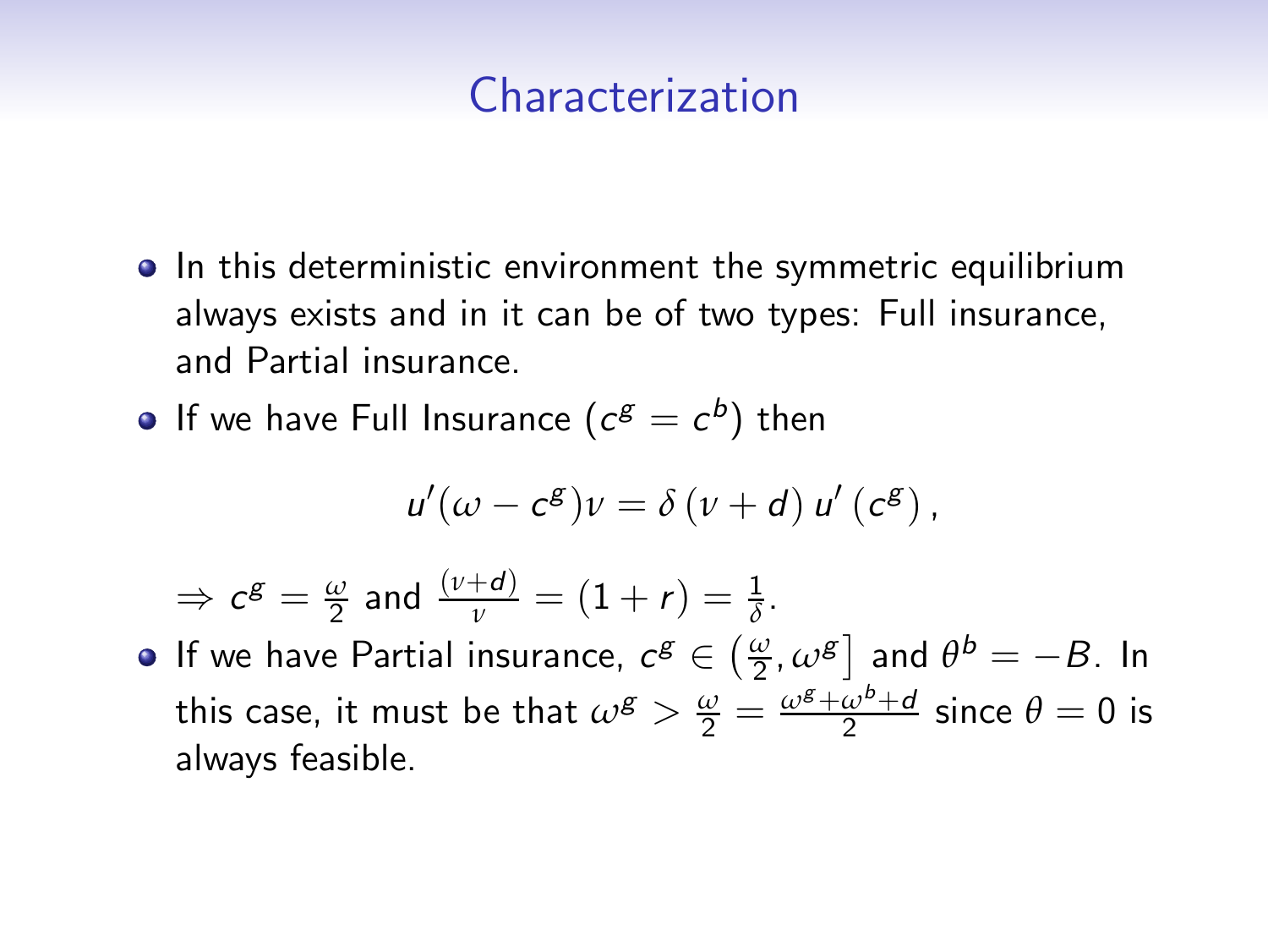# 3. Debt Constrained Economy

- Here agents have access to a full set of securities (i.e. they solve an Arrow-Debreu like problem)
- $\bullet$  However, in each period  $t$  they face an individual rationality constraint of the following type

$$
(1 - \delta) \sum_{n=0}^{\infty} \delta^n u(c_{t+n}^i) \ge (1 - \delta) \sum_{n=0}^{\infty} \delta^n u(w_{t+n}^i)
$$
 (IC)

this constraint can be either interpreted as a bankruptcy or opt out value. The agents can default on the debt. In this case they will lose the physical capital endowment and will be excluded from the market forever.

- The human capital is assumed to be inalienable.
- The model implicitly assumes the presence of a credit agency or government, who keep trace of who goes bankrupt.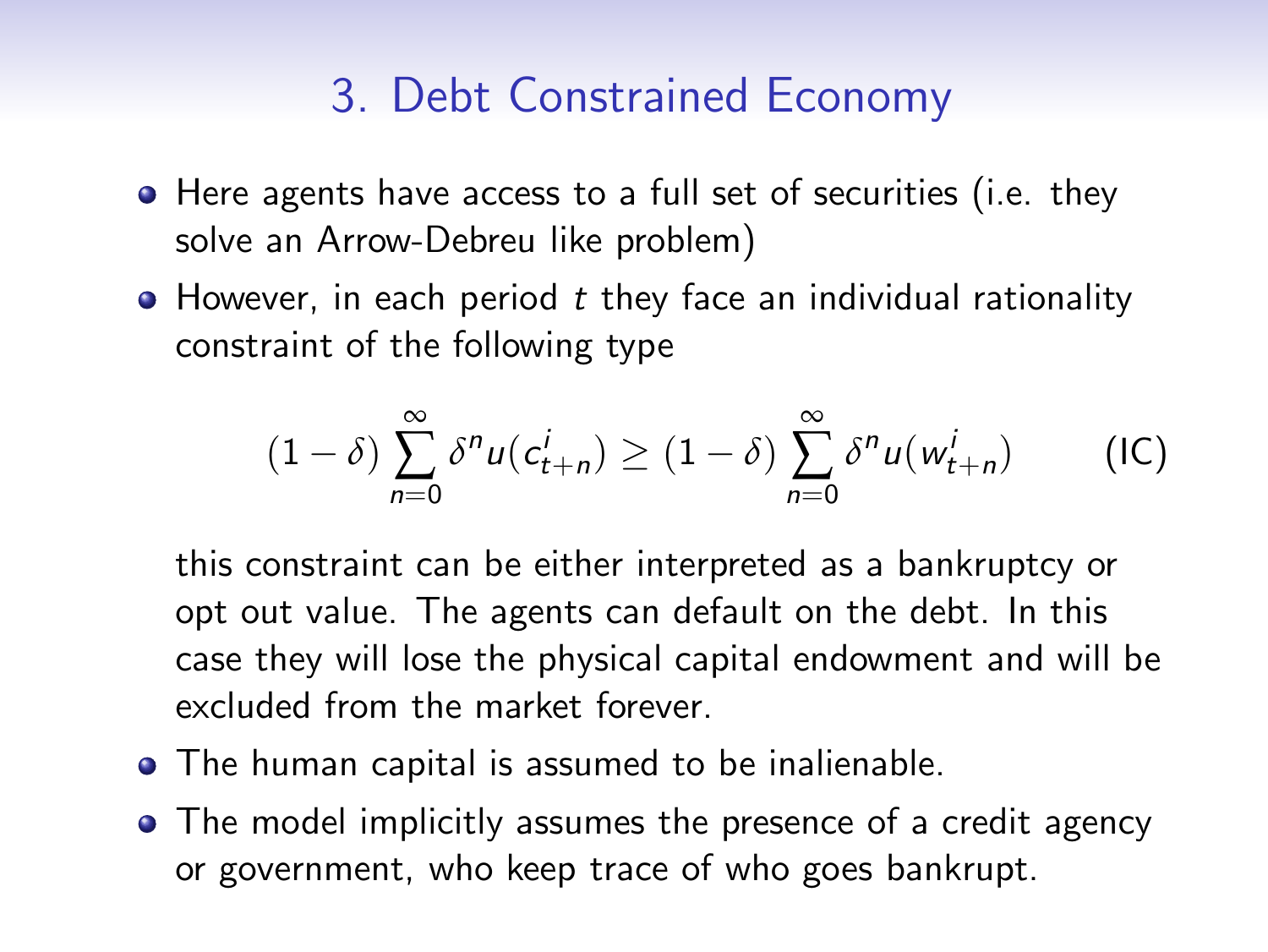# Consumers' Problem

$$
\max_{\mathbf{c}^i} (1 - \delta) \sum_t \delta^t u(c_t^i) \text{ s.t.}
$$
\n
$$
\sum_t p_t c_t^i \leq \sum_t p_t \left[ w_t^i + d\theta_0^i \right], \text{ with } \theta_0^i \text{ given.}
$$

- Notice that the central authority must also control how much each agent borrows, so that the trade are incentive compatible.
- The Radner sequential formulation of the constraint is similar to the liquidity constrained model

$$
c_t^i + \nu_t \theta_{t+1}^i \leq w_t^i + (\nu_t + d) \theta_t^i, \ \theta_t^i \geq -\Theta
$$

where again  $\Theta$  is just to rule out Ponzi Games.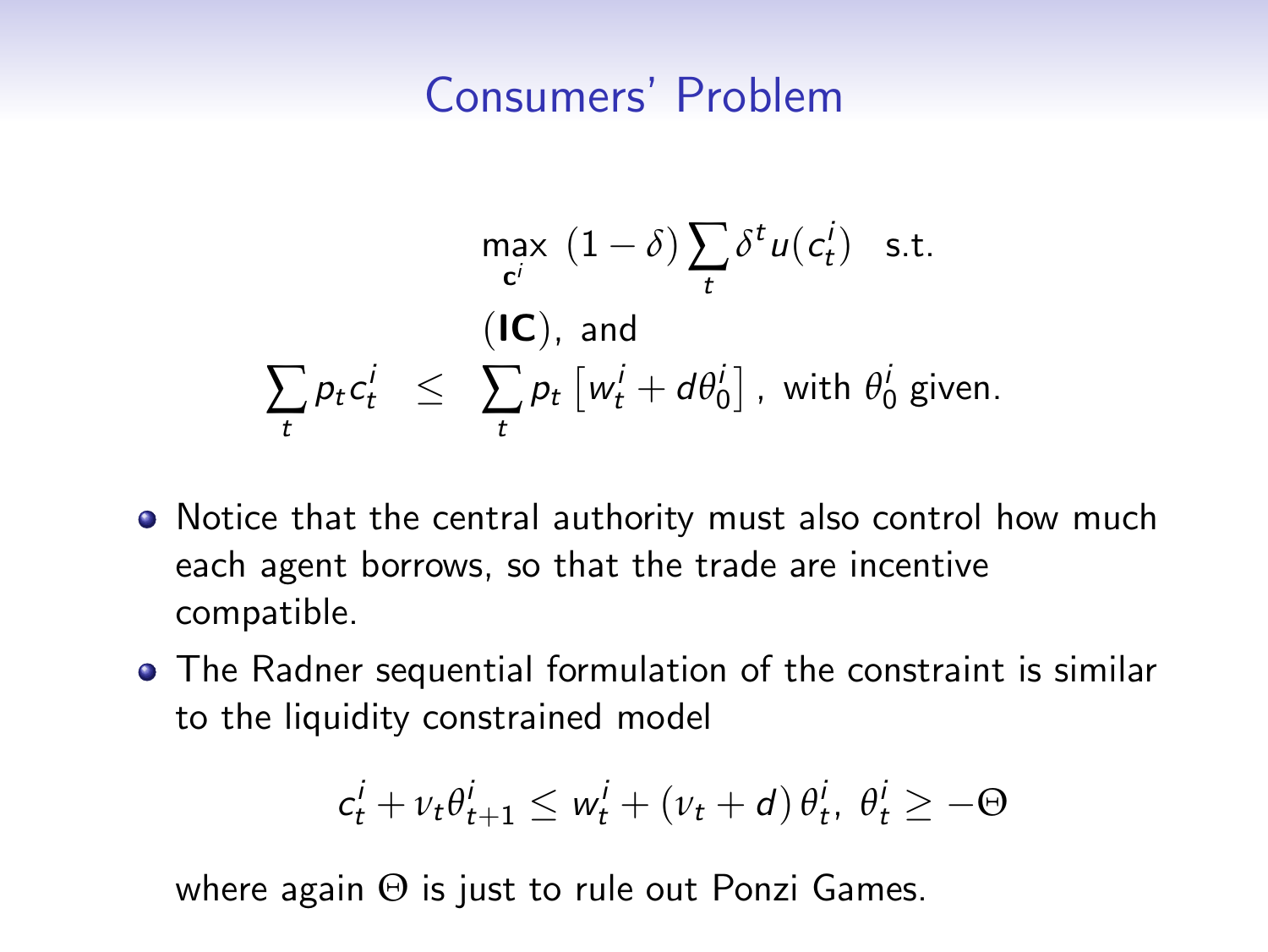# Equilibrium and Efficiency

Definition An equilibrium is an infinite sequence of consumption levels c, asset holding *θ* and prices for assets *ν* so that consumers maximize lifetime utility subject to he budget constraints, the restrictions for asset holdings, the (IC) constraints, and the allocation is socially feasible.

- The symmetric equilibrium exists in this economy as well: either Full or Partial insurance (in the latter case  $\omega^{\mathcal{g}} > \frac{\omega}{2}$ ).
- **If Partial Insurance is because the incentive constraint of the** rich agent is binding

$$
u(c^g) + \delta u(\omega - c^g) = u(\omega^g) + \delta u(\omega^b)
$$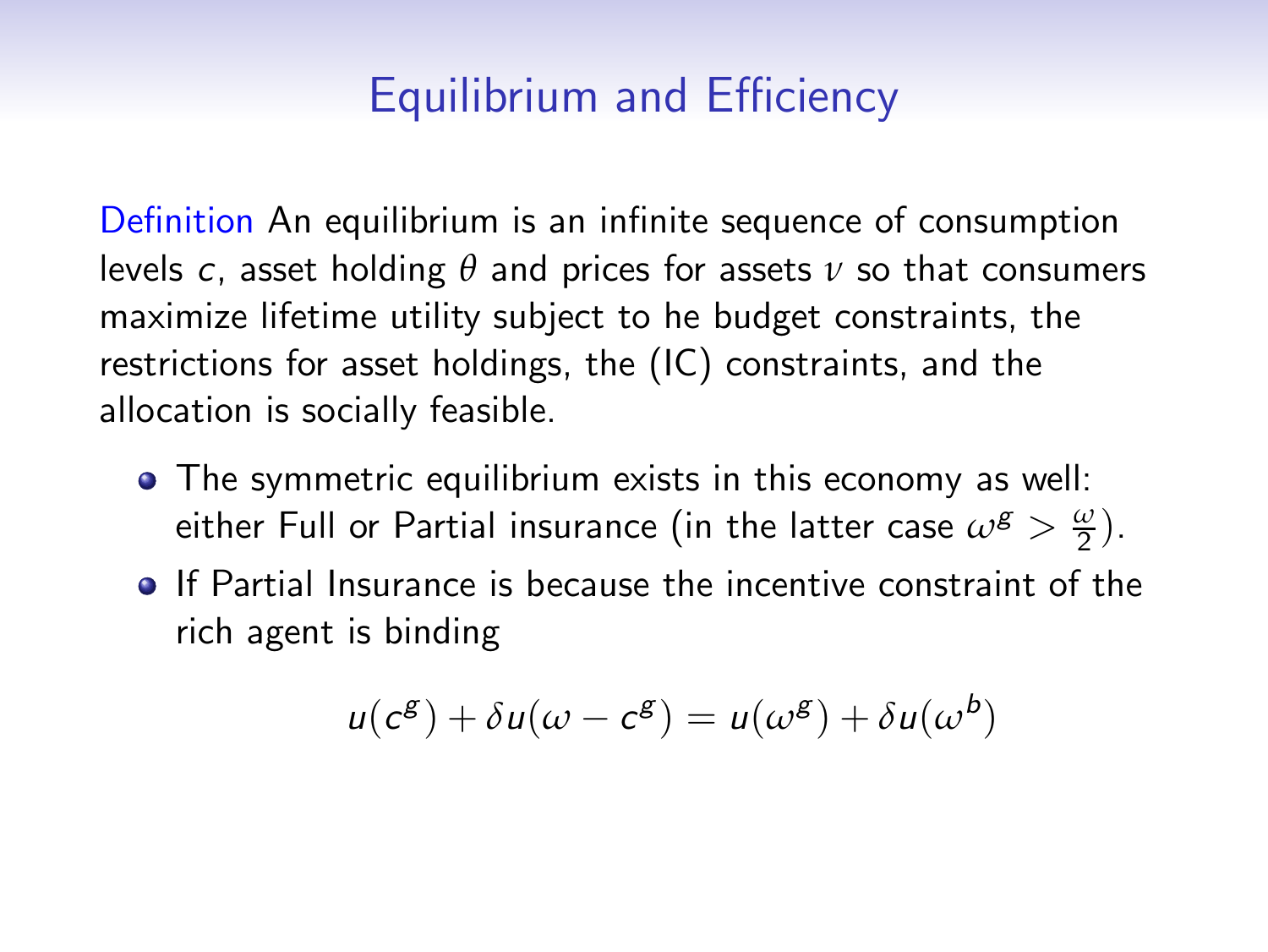$\bullet$  The interest rate in the steady state is (from the Euler with  $=$ )

$$
r=\frac{u'(c^g)}{\delta u'(c^b)}-1.
$$

If  $c^g > c^b$  then  $r < \frac{1}{\delta} - 1$ , (=the subjective discount rate).

- Borrowers are constrained but the lenders do not. In order to satisfy market clearing we must reduce the interest rate, otherwise the lenders (high endowment) will lend more than the equilibrium amount as the borrowers cannot fully post their requests.
- Result: We can find a  $B^*$  such that the equilibrium allocation in the liquidity model is the same as that in the default model. In this sense, we can rationalize the liquidity constraints as result of commitment problems.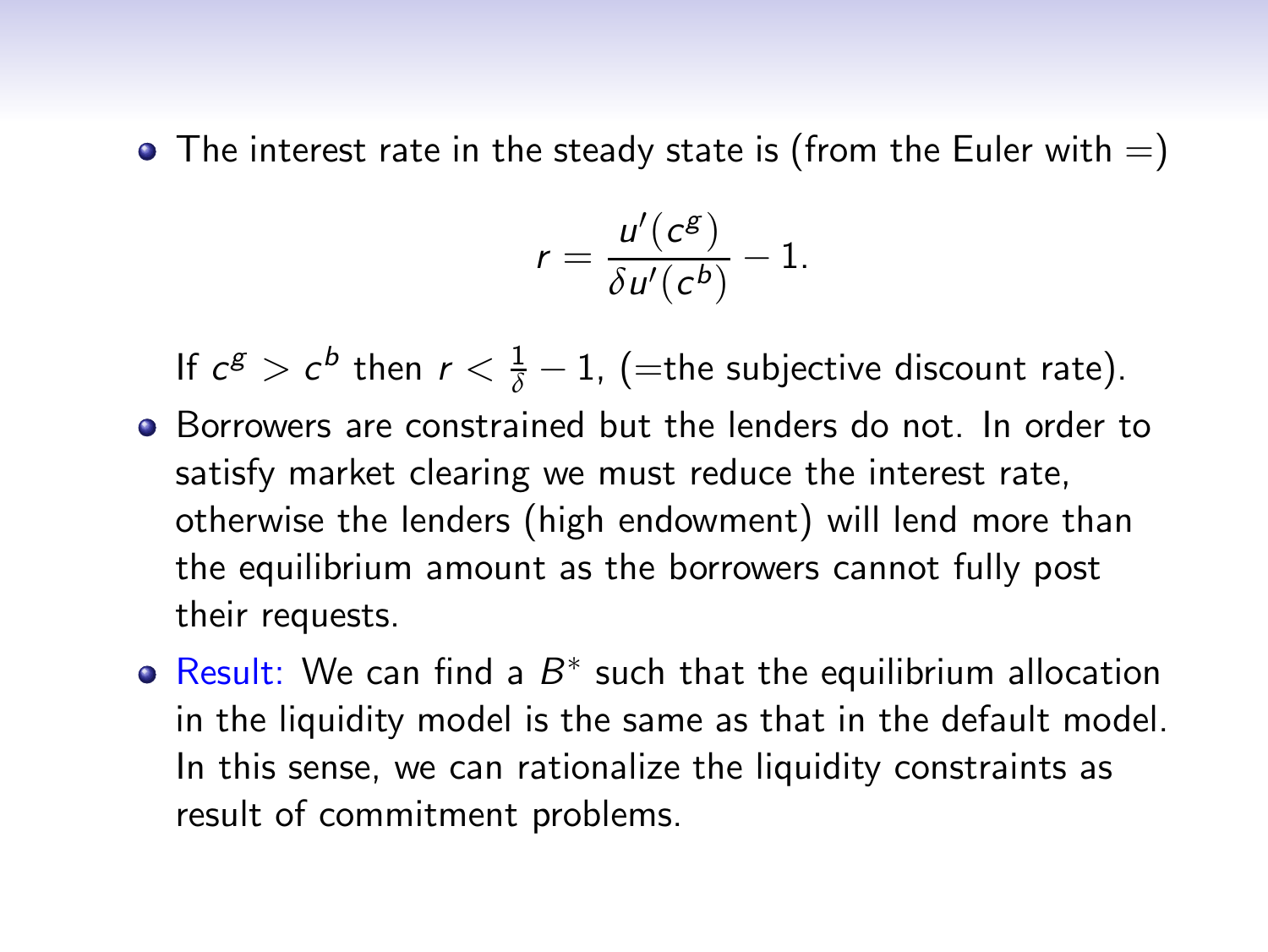#### Construction of the liquidity parameter B, I

Recall the problem of the consumer (Radner Equilibrium)

Consumer Problem:  $V^{i}(\theta_0^i)$  = max  $(1 - \delta)$ ∞ ∑  $t=0$  $\delta^t u(c_t^i)$  s.t.  $(1 - \delta)$ ∞ ∑  $n=0$  $\delta^n u(c_{t+n}^i) \geq (1-\delta)$ ∞ ∑  $n=0$  $\delta^n u(w_{t+n}^i)$   $\forall t$  $c_t^i + v_t \theta_{t+1}^i \leq w_t^i + (v_t + d) \theta_t^i, \qquad \forall t$  $\theta_t^i \geq -\Theta$  with  $\theta_0^i$  given.

Note that the autarky values solve:

$$
A^{b} = (1 - \delta) u(\omega^{b}) + \delta A^{g}
$$

$$
A^{g} = (1 - \delta) u(\omega^{g}) + \delta A^{b}
$$

with, for example,

$$
A^{b} = (1 - \delta) \left[ u(\omega^{b}) + \delta u(\omega^{g}) + \delta^{2} u(\omega^{b}) + \dots \right]
$$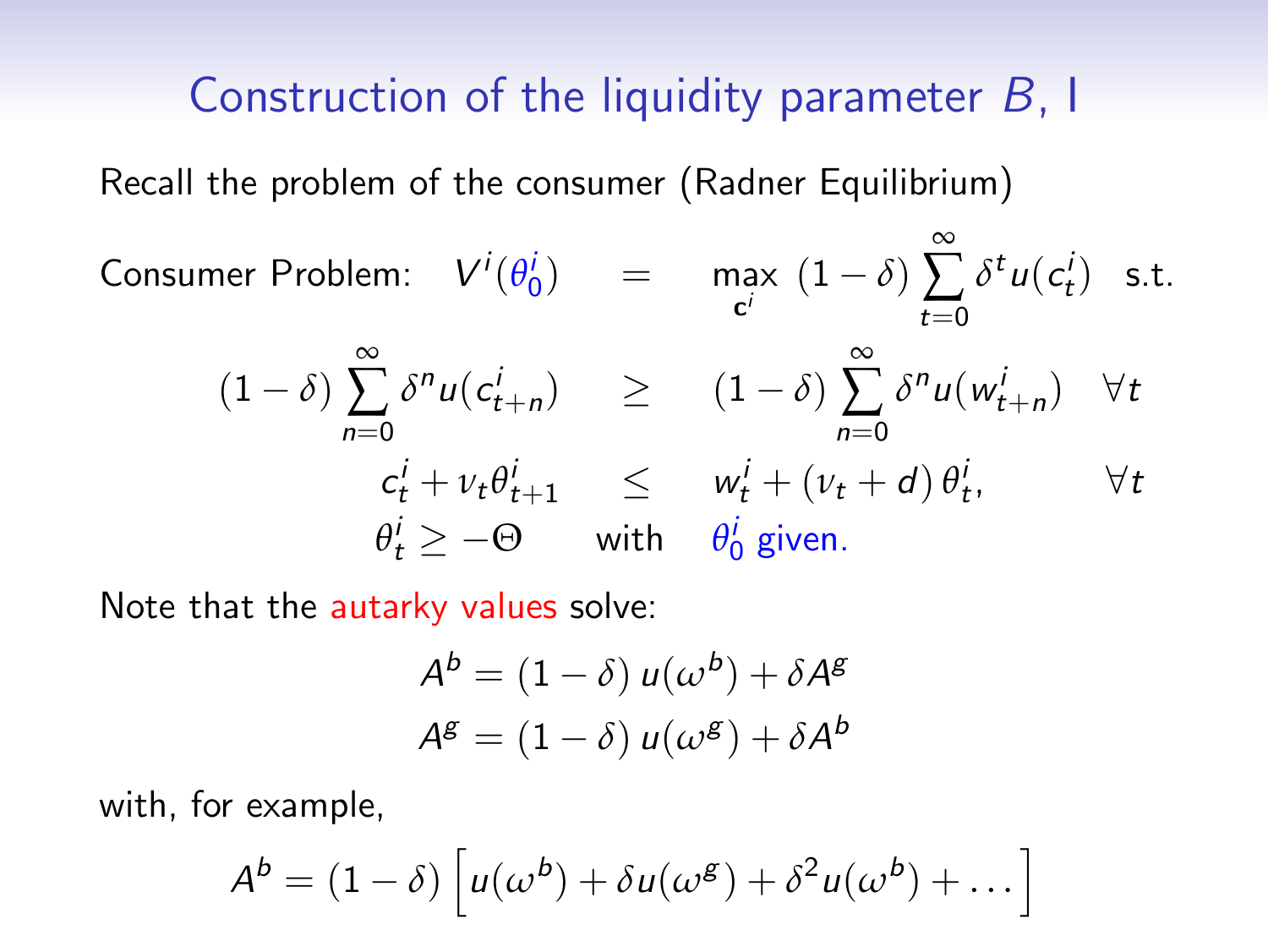#### Construction of the liquidity parameter B, II

In the steady state, the consumer may face two situations:

\n
$$
\text{Good state:} \quad V^g(\theta; B) = \max_{c^g, \theta^g} (1 - \delta) u(c^g) + \delta V^b(\theta^g; B),
$$
\n

\n\n $(1 - \delta) u(c^g) + \delta V^b(\theta^g, B) \geq (1 - \delta) u(\omega^g) + \delta A^b$ \n

\n\n $c^g + v \theta^g \leq \omega^g + (v + d) \theta, \quad \theta^g \geq -B.$ \n

and

$$
\underline{\text{Bad State:}} \quad V^b(\theta; B) = \max_{c^b, \theta^b} (1 - \delta) u(c^b) + \delta V^g(\theta^b; B);
$$
\n
$$
(1 - \delta) u(c^b) + \delta V^g(\theta^b; B) \ge (1 - \delta) u(\omega^b) + \delta A^g
$$
\n
$$
c^b + v\theta^b \le \omega^b + (v + d)\theta, \quad \theta^b \ge -B.
$$

 $-B^*$  is the weakest restriction that guarantees (IC), it solves:

$$
V^{\mathsf{g}}(-B^*;B^*)=(1-\delta) u(\omega^{\mathsf{g}})+\delta A^{\mathsf{b}}.
$$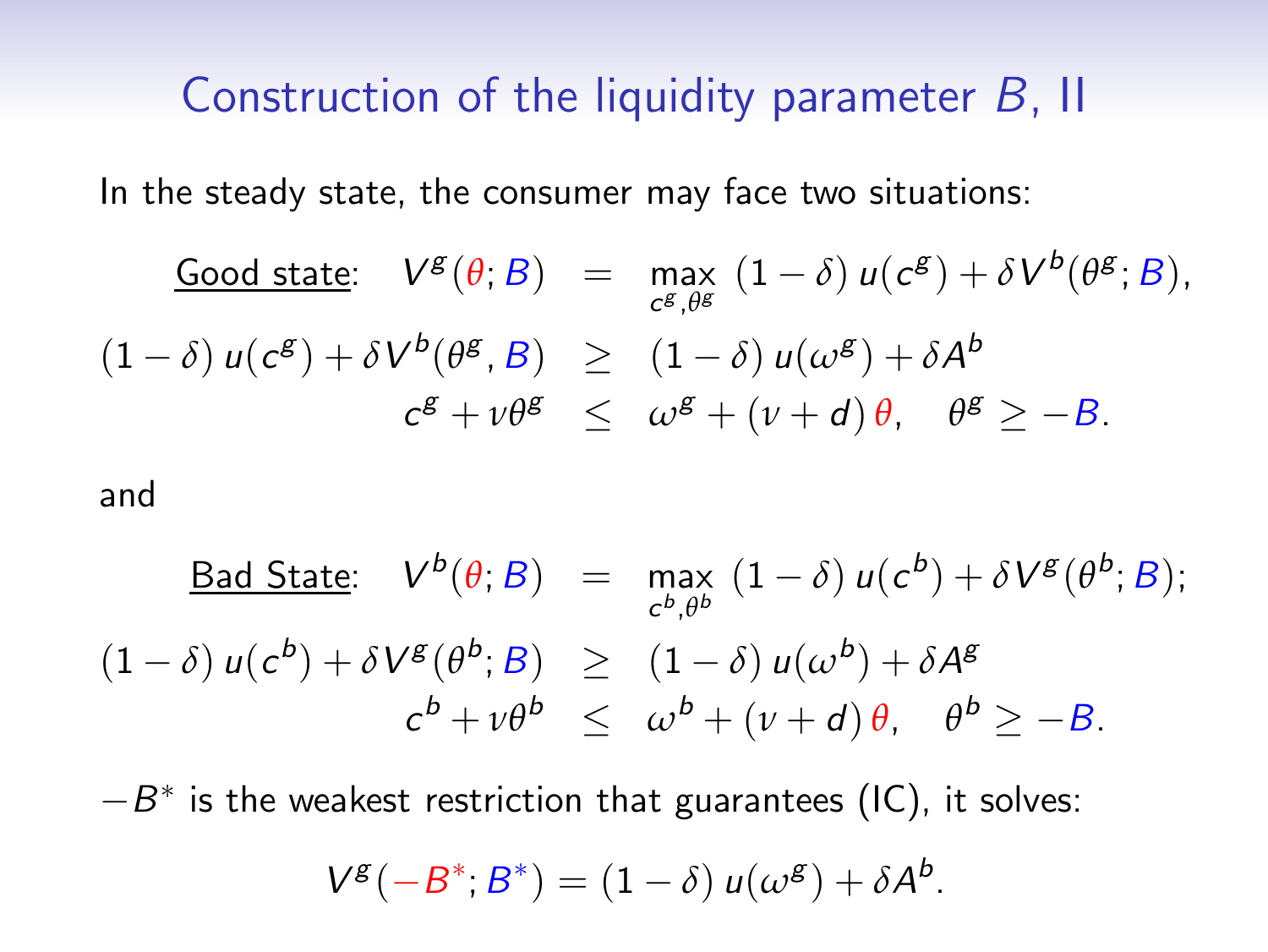# First Welfare Theorem

Result: The debt constrained equilibrium is (Constrained) P. Eff.

Assume it not the case, that is, there is an allocation  $c^\prime$  so that both agents are made better off with respect to the equilibrium allocations. In this case, the new allocation cannot be feasible since it must be that at the new allocation  $c^\prime$  the agent that stays better does not satisfy the budget constraint and that the other agent has the budget either violated or just satisfied. In particular, from the two agents' budget constraints

$$
\sum_t p_t \left( c_t^{1\prime} + c_t^{2\prime} \right) > \sum_t p_t \omega.
$$

since  $p_t \geq 0$  it must be that the new allocation is not feasible.

- This is the firm's profits maximization violation in CE models of complete markets with firms (e.g., the RBC model).
- The whole reasoning does not affect the IC constraint since it will be even more satisfied by a Pareto dominating allocation.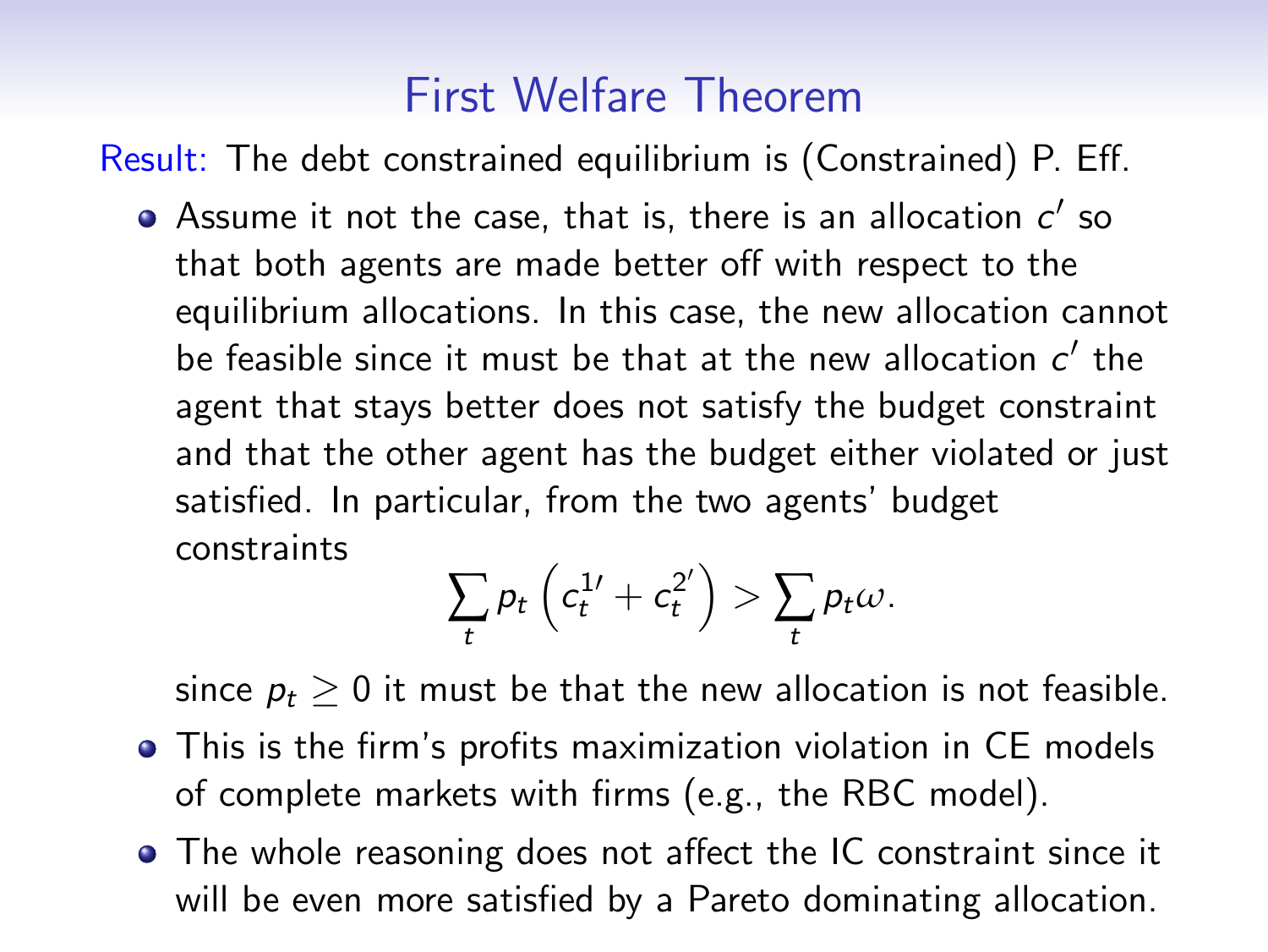# Stochastic Case (quick sketch)

- Now, at each period the endowments to the agents are generated by a shock  $z_t \in \{1,2\}$  which denotes who gets the high endowment. The variable  $z_t$  is assumed to be Markov with transitions  $\pi \in (0,1)$ , the probability of reversal. When  $\pi = 1$  we are in the deterministic case above.
- We will denote by  $z^t = (z_0, ... z_t)$  the history of shocks up to period t, where  $z_0$  is the initial state of the economy. Finally, we denote by

$$
\mu(z^t) = pr(z_t | z_{t-1}) pr(z_{t-1} | z_{t-2}) \dots pr(z_1 | z_0)
$$

the probability of history  $z^t$  (given  $z_0$ ).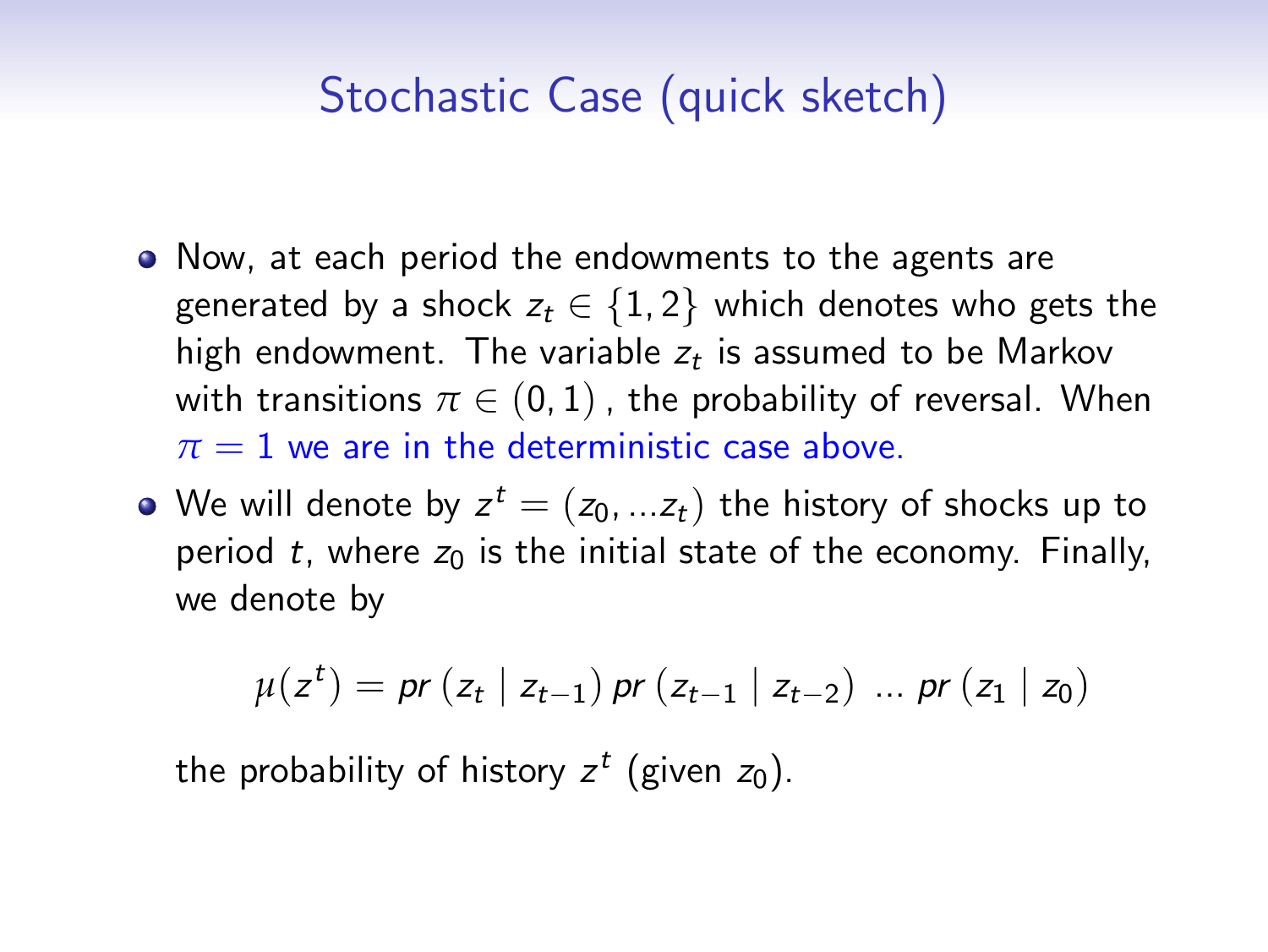## Agent Problems in Liquidity and Debt Constrained

In all cases, the objective function is the same:

$$
\max_{\mathbf{c}^i, \theta^i} (1-\delta) \sum_{t} \sum_{z^t} \delta^t \mu(z^t) u\left(c_t^i\left(z^t\right)\right)
$$

• The constraint in the (LC) model is

$$
c_t^i(z^t) + \nu_t(z^t) \theta_{t+1}^i(z^t) \leq w_t^i(z^t) + (\nu_t(z^t) + d) \theta_t^i(z^{t-1}),
$$
  

$$
\theta_{t+1}^i(z^t) \geq -B, \theta_0^i \text{ fixed},
$$

• The constraint faced by the consumer in the (DC) model is

$$
\sum_{n} \sum_{z^{t+n}/z^{t}} \delta^{n} \frac{\mu(z^{t+n})}{\mu(z^{t})} u(c_{t+n}^{i}(z^{t+n})) \geq \sum_{n} \sum_{z^{t+n}/z^{t}} \delta^{n} \frac{\mu(z^{t+n})}{\mu(z^{t})} u(w_{t+n}^{i}(z^{t+n}))
$$

 $c_t^i(z^t) + q_t(z^t, 1)\theta_{t+1}^i(z^t, 1) + q_t(z^t, 2)\theta_{t+1}^i(z^t, 2) \leq w_t^i(z^t) + (v_t(z^t) + d)\theta_t^i(z^t),$  $\theta^i_{t+1}$   $(z^t, z_{t+1})$   $\geq$   $-\Theta$ ,  $\theta^i_0$  fixed.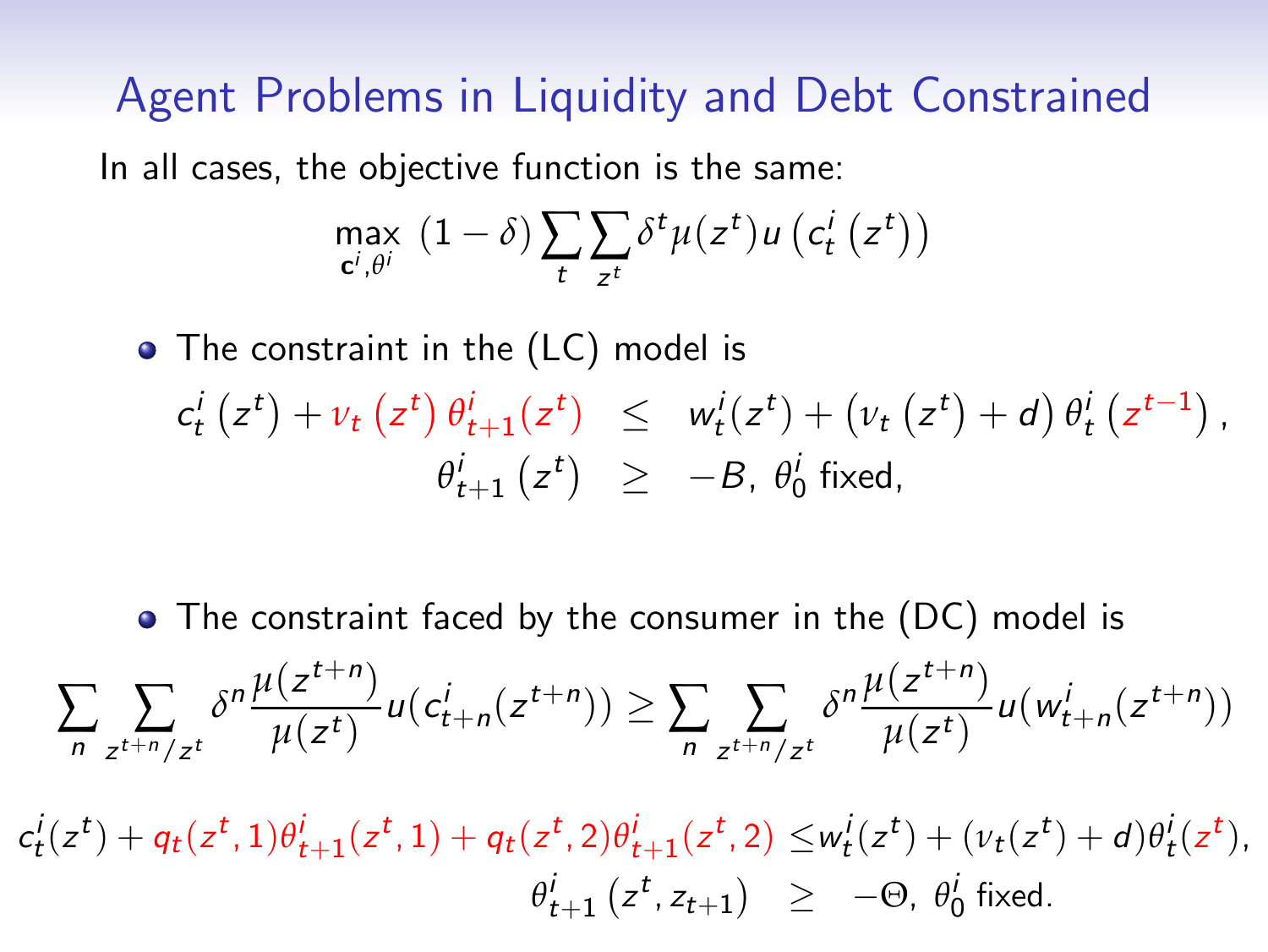- Notice that agents now decide state contingent plans, and  $q_t\left(z^t, z_{t+1}\right)$  is the price of an Arrow-Debreu security traded in state  $z^t$ , period  $t$  that promises a unit of physical capital in state  $(z^t, z_{t+1})$  next period.
- The first order conditions in the liquidity constrained model are

$$
u'(c_t) \geq \delta \mathbf{E}_t \left[ \frac{v_{t+1} + d}{v_t} u'(c_{t+1}) \right]
$$

which is the first order condition for the situation where the agent is restricted to trades in which  $\theta^i(z^t, 1) = \theta^i(z^t, 2)$ . Indeed, standard arbitrage implies that

$$
q_t(z^t, 1) + q_t(z^t, 2) = v_t(z^t).
$$